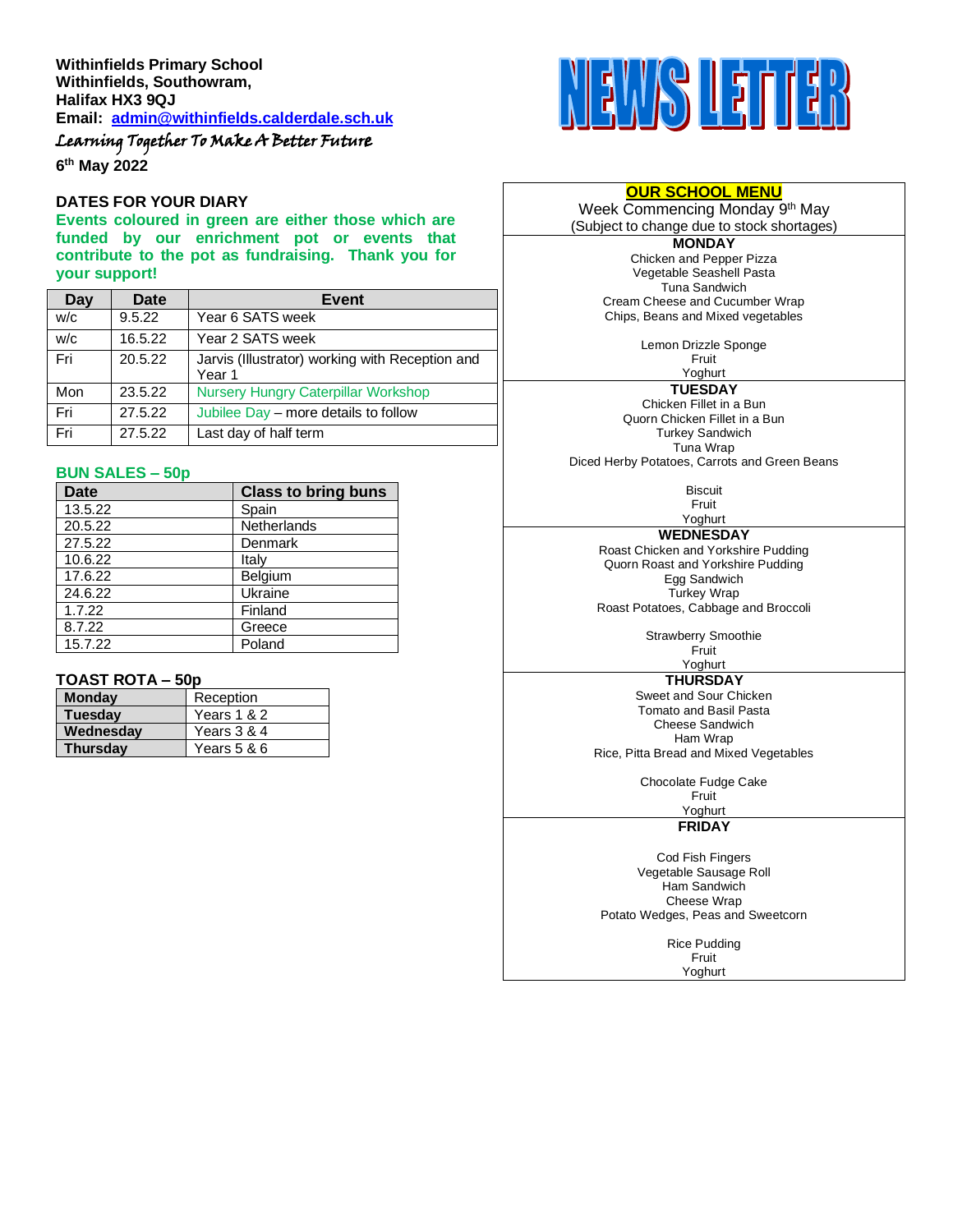## **6 th May 2022**

### **News from this week**

### Safeguarding procedures

We rehearsed our lockdown procedures last Friday afternoon. These procedures are in place in case the school was ever instructed by the police to go into lockdown or if we became aware of a situation that necessitated us to instigate them.

The children who were taking part in the 1k quickly moved into the building and all children and staff responded to the signal of 3 bells in school.

We clearly hope that we never have to use these procedures in a real situation but nevertheless it is important that children and staff know what to do if the need ever did arise.

### Y5 trip to Yorkshire Wildlife Park

The Y5 children visited the Yorkshire Wildlife Park on Wednesday. They had a great day looking at all the animals and reading the information about them. I was really impressed with their knowledge and interest. They were particularly fascinated by the wallabies as there were many joeys both in and out of their mothers' pouches!

# **Information for next week**

### Y6 and Y2 SATS

Next week is SATs week for the Y6 children. This is the week that all Y6 children in the country complete the standardised tests produced by the Standards and Testing Agency. The Y6 children have worked incredibly hard and we are very proud of their achievements this year particularly given the amount of education that they have missed in the last few years.

The Y2 children will sit their SATs the following week and we will then use these as evidence for our teacher assessments of all these children in Reading, Writing and Maths.

Although we try to make these test situations as comfortable as we can for the children, there are strict guidelines that we have to follow to ensure that the tests are administered correctly and so it will feel a little different for the children.

I will, however, be telling them how proud I am of them. Some children will find the tests straightforward whereas others will find them more challenging but have other talents that are not tested in school. It is this mixture of talents which makes all children at Withinfields so special!

## **Other Information**

## Out of School Club Arrangements for September

We will be sending out a letter next week to all parents with information about Out of School Club for September. We are hoping to change the way that Out of School Club bookings are taken next year and are doing some preparation for this in the coming weeks. The changes will mean that parents will be able to book their own sessions for Out of School Club using our online gateway system. This will then automatically charge parents for the sessions booked so that you can always see how much is owed for the sessions you've booked.

The letter which is to follow next week includes a form for you to fill in if you would like the option to book OOSC sessions from September. This is so that we can provide access to you. You will be able to request access at any time if your circumstances change in the future and you then need us to set it up for you.

If you have any questions once you've received the letter, please don't hesitate to contact me or Mr Laycock.

# Big Walk and Wheel Results

We have received the results for the Big Walk and Wheel competition. The top 5 schools in Calderdale won a prize. Unfortunately, we were just outside the prizes being placed  $7<sup>th</sup>$  but will take part again next year in the hope that we can improve on this position in 2023!

### Y4 Multiplication Tables Check

In June, the Y4 children will be taking this new national check which assesses how well the children know their multiplication tables up to 12 x 12. It is an online check where the children see one question at a time on screen and have 6 seconds to type in their answer before the next question appears. There are 25 questions in total. Please can Y4 parents encourage their children to practise for this by spending some time on TT Rockstars each day as this is a perfect way to get used to completing the answers within the time limit. If you do not have your child's login details, please contact Mr Howsam or Mrs Gonzalez-Hill.

This is the first year that this check has become statutory and we are interested in seeing how our children perform compared to the national average as this will help us to know if the provision we put in place within our teaching compares well to other schools.

#### Brighouse High School

As you are aware, we are a feeder school for Brighouse High. They had an Ofsted inspection last term and their report was published just before Easter. It is a really lovely report which is positive for the future journey of our children as they move on at the end of Year 6. The report can be found by following this link:

<https://files.ofsted.gov.uk/v1/file/50180411>

#### Jubilee Day

We will be holding our own jubilee celebrations on the last day of this half term. Children will be encouraged to dress in red, white and blue and we would love all children to wear 'posh' headgear to recognise the Queen's love of hats! Children may want to make their own hat or wear something that they already have! Charity shops are often a good source of hats and fascinators if you wanted to buy one.

We will spend the day finding out fascinating facts about the Queen and learning about her reign.